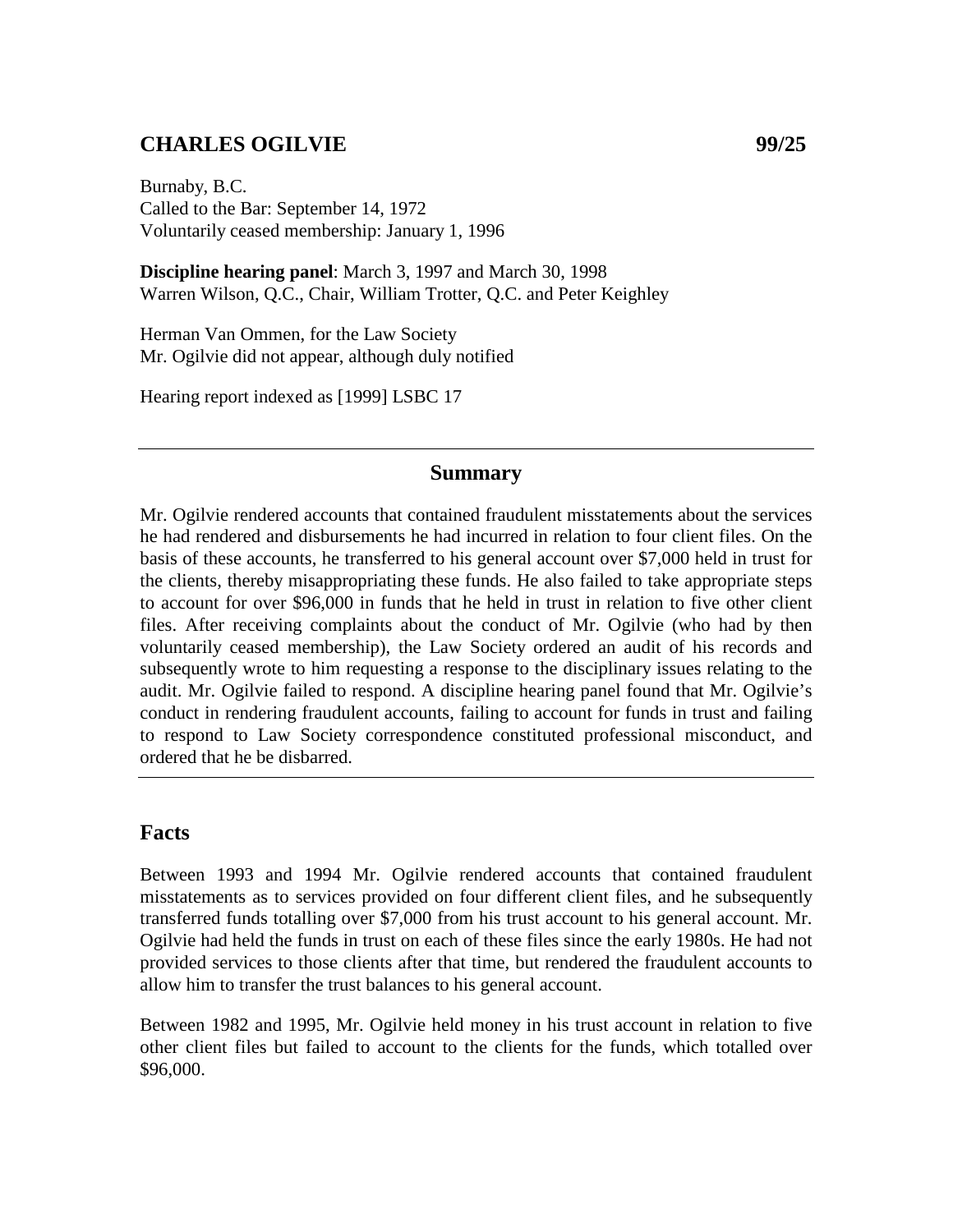After the Law Society received complaints about Mr. Ogilvie's conduct, the chair of the Discipline Committee ordered an audit of his books and records, which was conducted in June, 1995. Mr. Ogilvie suffered a stroke in August, 1995 and did not return to practice. A custodian was appointed in September, 1995 and Mr. Ogilvie did not renew his practising certificate at the end of the year, thereby ceasing membership in the Society.

The Law Society wrote to Mr. Ogilvie in 1996, after his physician indicated he was able to deal with the disciplinary issues relating to the audit. The Society asked for his response to these issues, but Mr. Ogilvie did not respond.

# **Decision**

The hearing panel found that Mr. Ogilvie's conduct constituted professional misconduct in the following respects:

- rendering fraudulent accounts, contrary to Chapter 1, Rule 5(6) of the *Professional Conduct Handbook* (1993) and Part A, Rule 5(6) of the *Handbook* (1970), which was in effect at the time one of these accounts was rendered;
- failing to account to clients for funds held by him in trust, or report the retention of funds held in trust, contrary to Chapter 1, Rule 3(8) of the *Handbook* (1993) (previously Part B, Ruling 11) and Rule 800.1 of the Law Society Rules; and
- failing to respond to correspondence from the Law Society, contrary to Chapter 13, Rule 3 of the *Handbook*.

## Penalty

The panel noted that, although every reasonable effort had been made to make Mr. Ogilvie aware of the citation and the hearing date, he did not attend or retain counsel to represent him for any part of the hearing. The panel expressed sympathy for Mr. Ogilvie's medical condition and circumstances, but noted the public interest required that the matter be concluded.

After considering potential aggravating and mitigating factors in determining penalty, the panel noted that it lacked evidence of many of these factors.

The panel found that the ultimate penalty of disbarment is reserved for those instances of misconduct in which prohibition from practice is the only means by which the public can be protected from further acts of misconduct. This was such a case. There was no evidence that any other penalty would suffice or that disbarment was inappropriate.

The public must have confidence in the ability of the Law Society to regulate and supervise the conduct of its members, the panel stated. It is only by the maintenance of such confidence in the integrity of the profession that the self- regulatory role of the Law Society can be justified and maintained.